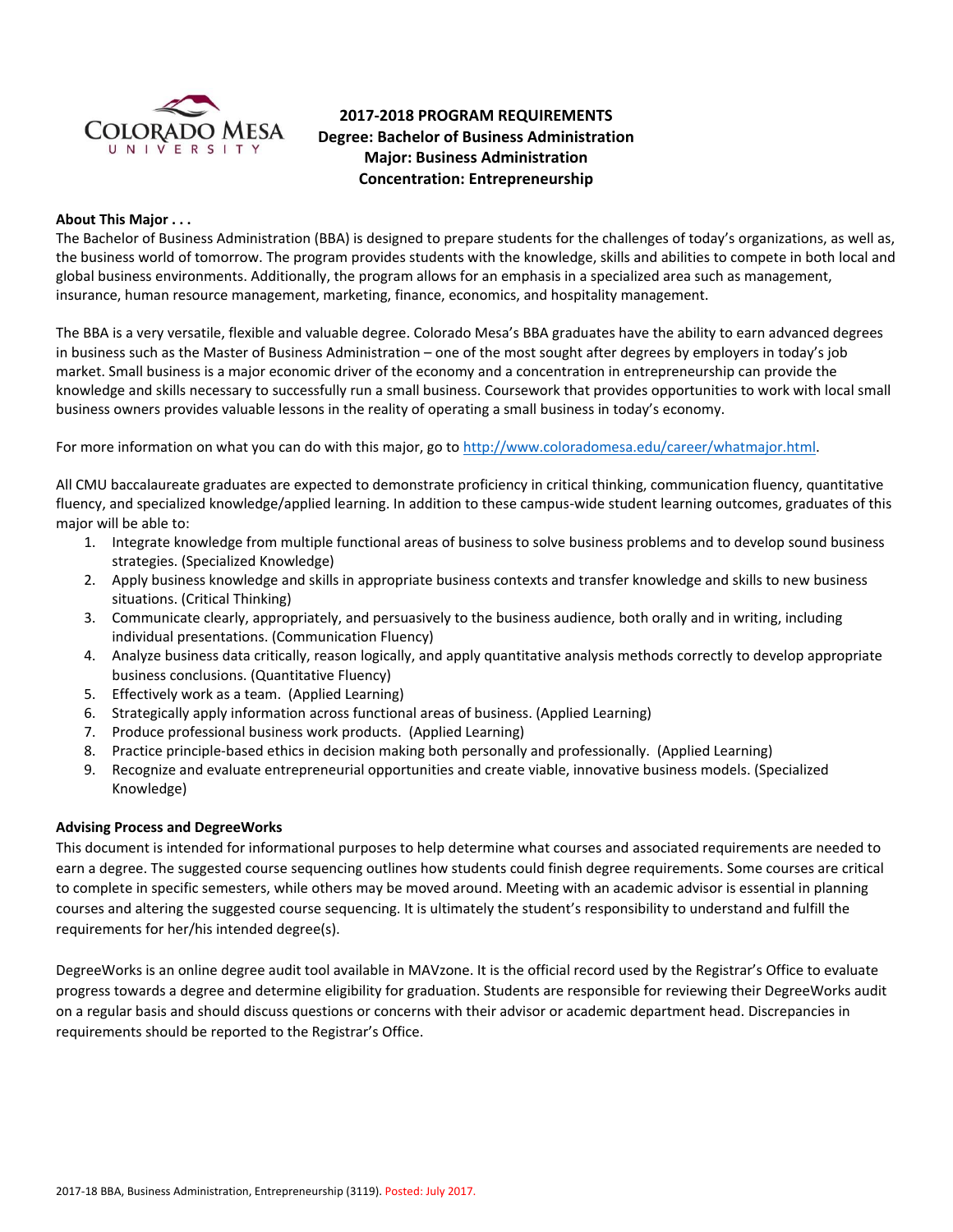# **Graduation Process**

Students must complete the following in the first two months of the semester prior to completing their degree requirements:

- Review their DegreeWorks audit and create a plan that outlines how unmet requirements will be met in the final semester.
- Meet with their advisor and modify their plan as needed. The advisor must approve the final plan.
- Submit the "Intent to Graduate" form to the Registrar's Office to officially declare the intended graduation date and commencement ceremony plans.
- Register for all needed courses and complete all requirements for each degree sought.

Submission deadlines and commencement details can be found at [http://www.coloradomesa.edu/registrar/graduation.html.](http://www.coloradomesa.edu/registrar/graduation.html)

If a student's petition for graduation is denied, it will be her/his responsibility to consult the Registrar's Office regarding next steps.

# **INSTITUTIONAL DEGREE REQUIREMENTS**

The following institutional degree requirements apply to all CMU baccalaureate degrees. Specific programs may have different requirements that must be met in addition to institutional requirements.

- 120 semester hours minimum.
- Students must complete a minimum of 30 of the last 60 hours of credit at CMU, with at least 15 semester hours in major discipline courses numbered 300 or higher.
- 40 upper-division credits (an alternative credit limit applies to the Bachelor of Applied Science degree).
- 2.00 cumulative GPA or higher in all CMU coursework.
- A course may only be used to fulfill one requirement for each degree/certificate.
- No more than six semester hours of independent study courses can be used toward the degree.
- Non-traditional credit, such as advanced placement, credit by examination, credit for prior learning, cooperative education and internships, cannot exceed 30 semester credit hours for a baccalaureate degree; A maximum of 15 of the 30 credits may be for cooperative education, internships, and practica.
- Pre-collegiate courses (usually numbered below 100) cannot be used for graduation.
- Capstone exit assessment/projects (e.g., Major Field Achievement Test) requirements are identified under Program-Specific Degree Requirements.
- The Catalog Year determines which program sheet and degree requirements a student must fulfill in order to graduate. Visit with your advisor or academic department to determine which catalog year and program requirements you should follow.
- See "Requirements for Undergraduate Degrees and Certificates" in the catalog for a complete list of graduation requirements.

# **PROGRAM-SPECIFIC DEGREE REQUIREMENTS**

- To be admitted to the Bachelor of Business Administration program, certain prerequisites must be satisfied. Please see the Department Head of Business for complete requirements and application form.
- 2.0 cumulative GPA or higher in coursework toward the major content area.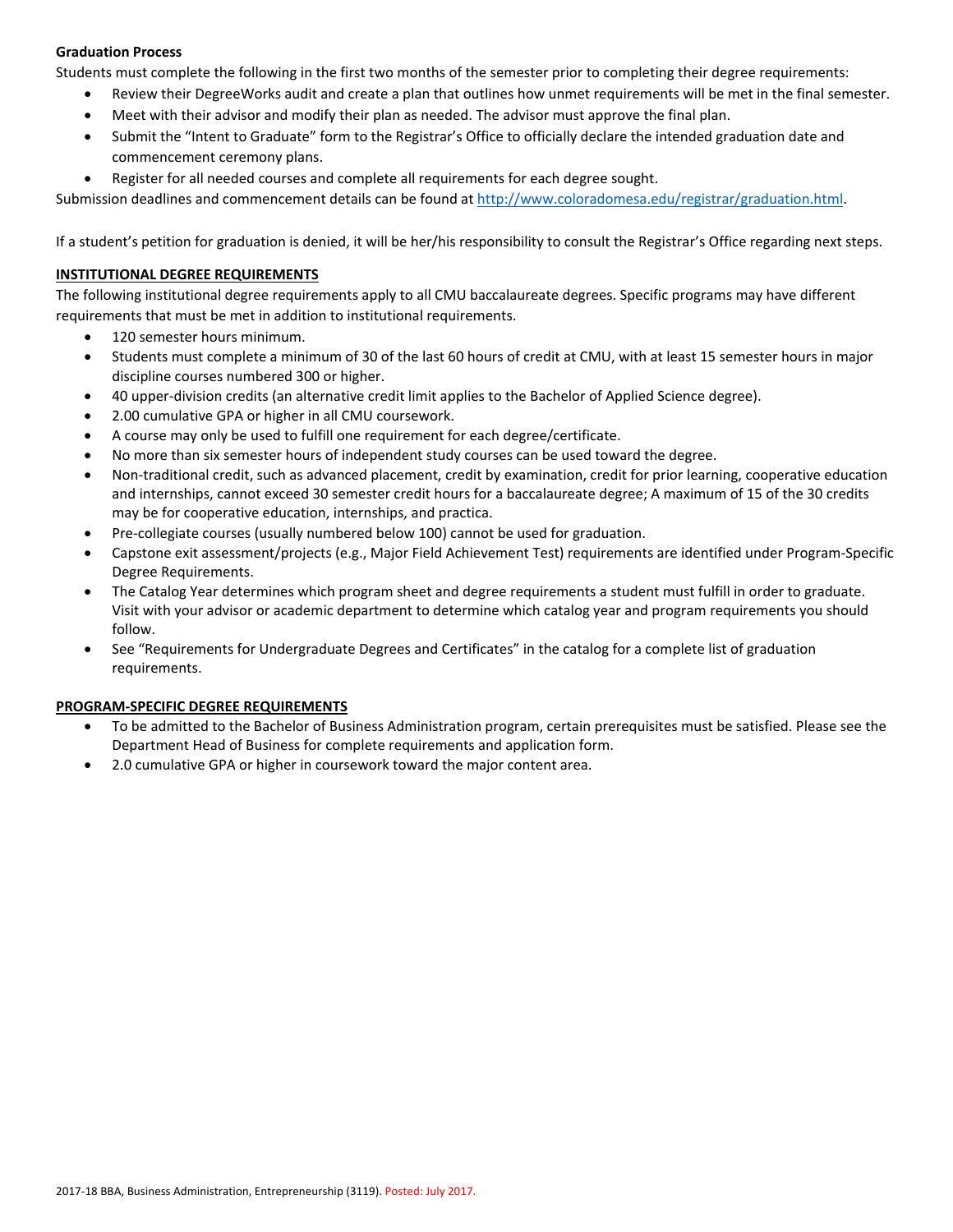# **ESSENTIAL LEARNING REQUIREMENTS** (31 semester hours)

See the current catalog for a list of courses that fulfill the requirements below. If a course is an Essential Learning option and a requirement for your major, you must use it to fulfill the major requirement and make a different selection for the Essential Learning requirement.

**English** (6 semester hours, must receive a grade of "C" or better and must be completed by the time the student has 60 semester hours.)

- $\Box$  ENGL 111 English Composition (3)
- $\square$  ENGL 112 English Composition (3)

**Mathematics** (3 semester hours, must receive a grade of "C" or better, must be completed by the time the student has 60 semester hours.)

 $\Box$  MATH 113 - College Algebra (4)

(3 credits apply to the Essential Learning requirements and 1 credit applies to elective credit)

### **Humanities** (3 semester hours)

 $\Box$  Select one Humanities course (3)

### **Social and Behavioral Sciences** (6 semester hours)

- $\square$  ECON 201 Principles of Macroeconomics (3)
- $\square$  ECON 202 Principles of Microeconomics (3)

### **Natural Sciences** (7 semester hours, one course must include a lab)

- $\Box$  Select one Natural Sciences course (3)
- $\Box$  Select one Natural Sciences course with a lab (4)

#### **History** (3 semester hours)

 $\Box$  Select one History course (3)

### **Fine Arts** (3 semester hours)

 $\Box$  Select one Fine Arts course (3)

# **OTHER LOWER-DIVISION REQUIREMENTS**

# **Wellness Requirement** (2 semester hours)

- $\Box$  KINE 100 Health and Wellness (1)
- $\Box$  Select one Activity course (1)

# **Essential Learning Capstone** (4 semester hours)

Essential Learning Capstone must be taken after completion of the Essential Learning English and Mathematics requirements, and when a student has earned between 45 and 75 hours.

- $\Box$  ESSL 290 Maverick Milestone (3)
- $\square$  ESSL 200 Essential Speech (1)

**FOUNDATION COURSES** (21 semester hours. These courses plus ECON 201, ECON 202 and Essential Learning Math & English requirements must be completed within the student's first 60 hours.)

- $\Box$  ACCT 201 Principles of Financial Accounting (3)
- $\Box$  ACCT 202 Principles of Managerial Accounting (3)
- BUGB 105 Freshman Business Seminar (3)
- $\square$  BUGB 211 Business Communications (3)
- $\Box$  BUGB 231 Survey of Business Law (3)
- $\Box$  One of the following courses: CISB 101 - Business Information Technology (3) CISB 205 - Advanced Business Software (3)
- $\Box$  One of the following courses:
	- CISB 241 Introduction to Business Analysis (3)
	- STAT 241 Introduction to Business Analysis (3)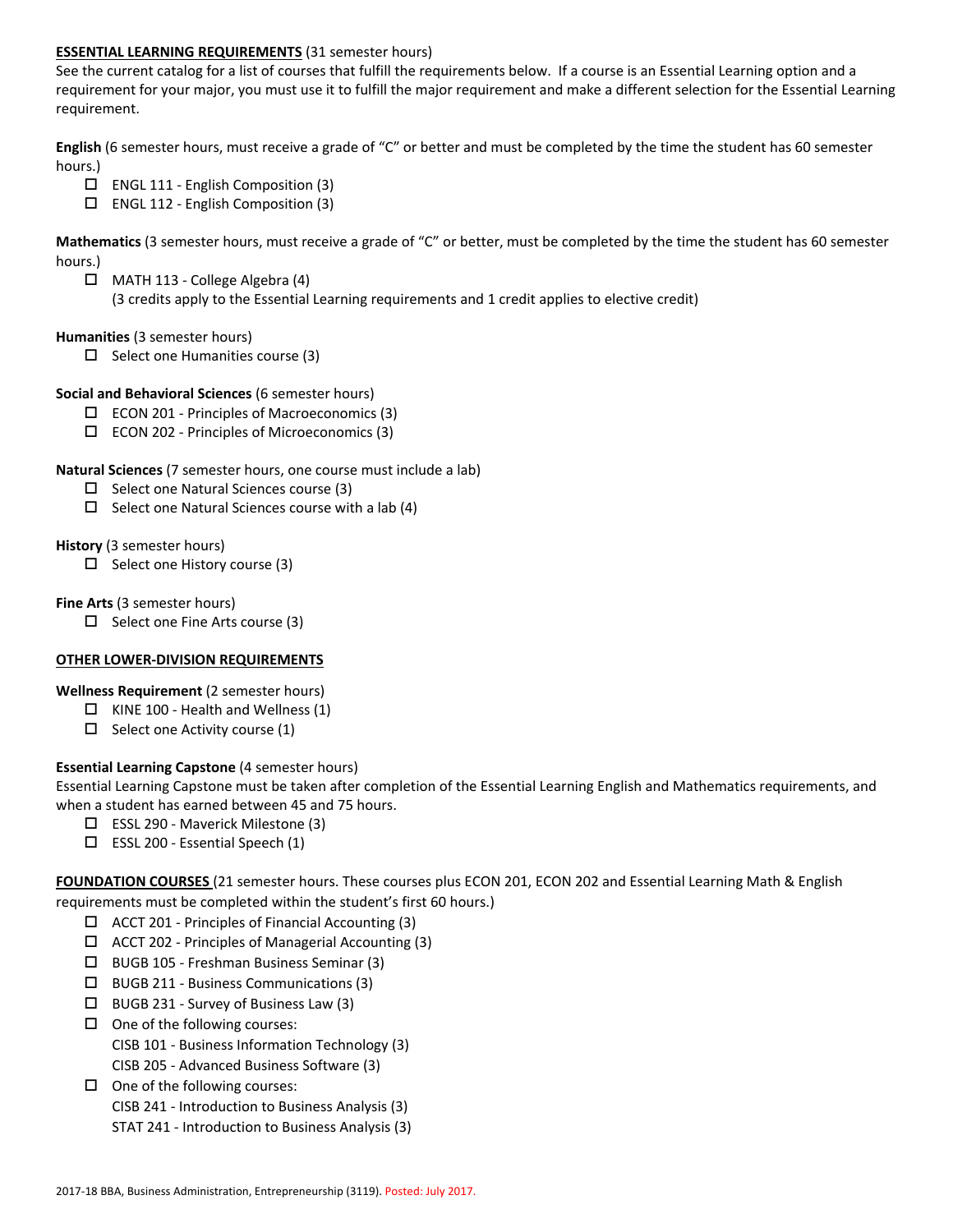#### **BBA: BUSINESS ADMINISTRATION, ENTREPRENEURSHIP REQUIREMENTS** (45 semester hours)

**Business Administration Core** (30 semester hours)

- $\Box$  BUGB 401 International Business (3)
- $\square$  CISB 210 Fundamentals of Information Technology (3)
- $\Box$  FINA 301 Managerial Finance (3)
- MANG 201 Principles of Management (3)
- MANG 301 Organizational Behavior (3)
- HRMA 371 Human Resource Management (3)
- MANG 471 Operations Management (3)
- MANG 491 Business Strategy (3)
- MARK 231 Principles of Marketing (3)
- $\Box$  One of the following courses: CISB 341 - Quantitative Decision Making (3) MANG 341 - Quantitative Decision Making (3) MARK 350 - Marketing Research (3)

**Entrepreneurship Nucleus** (15 semester hours)

- ENTR 300 Small Business & Entrepreneurship (3)
- $\Box$  ENTR 350 The Entrepreneurial Mindset (3)
- $\square$  ENTR 401 Entrepreneurial Finance (3)
- ENTR 450 Entrepreneurship (3)
- $\Box$  One of the following courses (3)

ENTR 343 - Exploring Entrepreneurial Opportunities (3) MANG 401 - Strategic Consulting (3)

**GENERAL ELECTIVES** (17 semester hours) It is strongly recommended to meet with a Business Advisor to choose electives that complement the nucleus or choose the nucleus of a second concentration. At least four hours must be upper division. Also include all college level courses appearing on your final transcript, not listed above that will bring your total semester hours to 120 hours.)